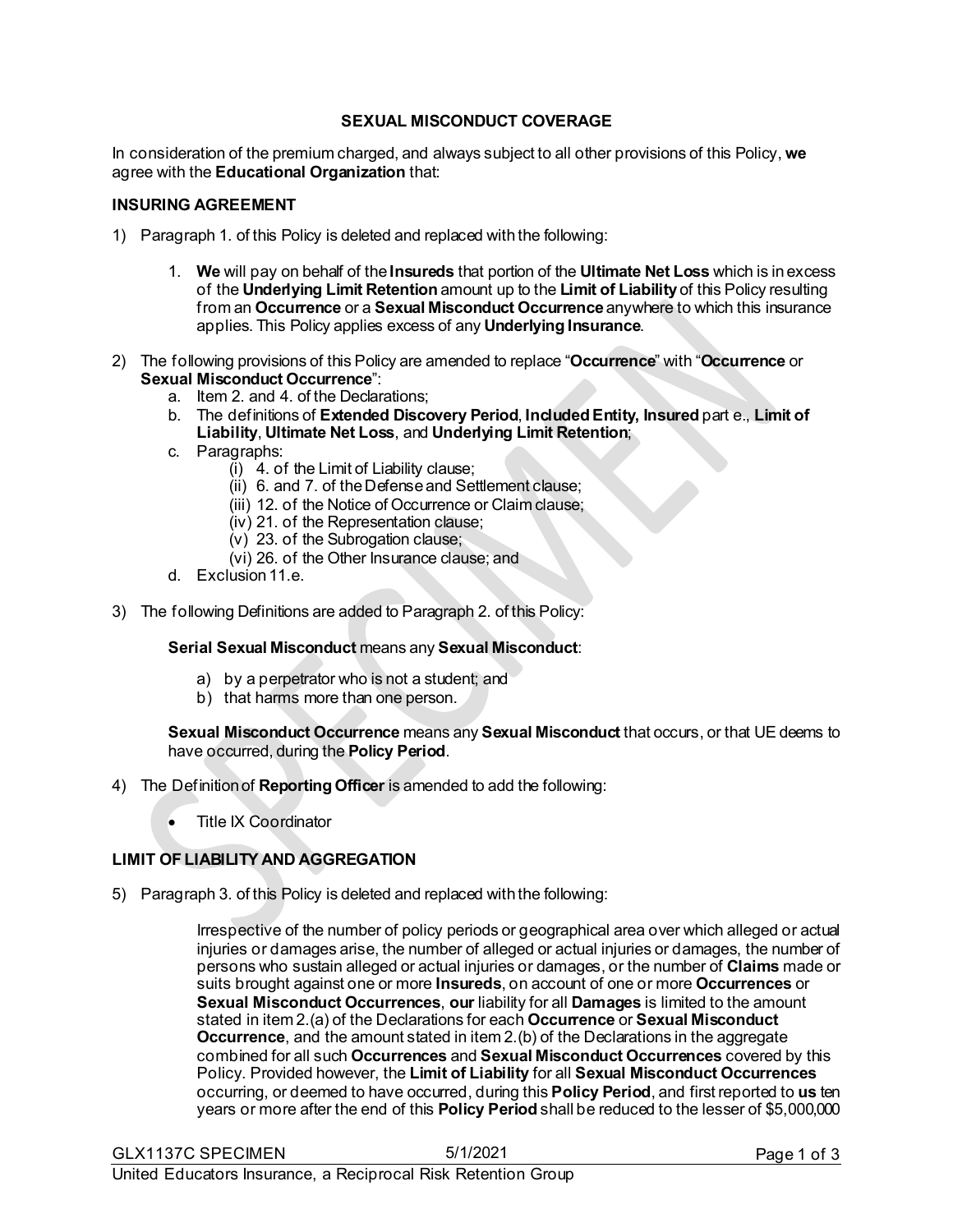or the remaining unexhausted amount of the Annual Aggregate Limit listed in in item 2.(b) of the Declarations.

All **Bodily Injury**, **Property Damage**, **Personal Injury** or **Advertising Injury** attributable directly or indirectly to the same accident, event, cause, defect or hazard, or failure to warn of such, or to the same or similar conditions, shall be deemed to constitute one single **Occurrence**, irrespective of the number of policy periods or geographical area over which alleged or actual injuries or damages arise, the number of alleged or actual injuries or damages sustained, the number of persons who sustain alleged or actual injuries or damages, or the number of **Claims** made against one or more **Insureds**.

In addition to the above, for all **Occurrences** or arising out of or related to:

## i. **Included Entity's Products**

Any alleged or actual injuries or damages that are directly or indirectly attributable to the design, formulation, manufacture, distribution, use, operation, maintenance or repair of an **Included Entity's Products** or the failure to warn as to its use, operation or maintenance shall be deemed to constitute one single **Occurrence**, irrespective of the number of policy periods or geographical area over which alleged or actual injuries or damages arise; the number of such alleged or actual injuries or damages sustained; the number of persons who sustain alleged or actual injuries or damages; or the number of **Claims** made against one or more **Insureds**.

# ii. **Athletic Traumatic Brain Injury**

The following circumstances listed below which in any way cause, result in, and/or are related or connected to **Athletic Traumatic Brain Injury**, including any related **Medical Services**, shall collectively be grouped together and deemed to constitute one single **Occurrence**, irrespective of the number of policy periods or geographical area over which alleged or actual injuries or damages arise, the number of such alleged or actual injuries or damages sustained, the number of persons who sustain alleged or actual injuries or damage, or the number of **Claims** made against one or more **Insureds**:

- (1) any and all related accidents during the **Policy Period**;
- (2) the continuous, intermittent or repeated exposures to the same or similar conditions that commence during the **Policy Period**; or
- (3) formal or informal policies, practices, procedures or courses of conduct that commence during the **Policy Period**.

For **Sexual Misconduct Occurrences**, any **Sexual Misconduct** by a single perpetrator or by more than one perpetrator acting in concert with one another that occurs while the **Educational Organization** maintains excess coverage for **Sexual Misconduct** with **us** shall be deemed to constitute one **Sexual Misconduct Occurrence** taking place on the date of the first incident of **Sexual Misconduct** by that perpetrator or perpetrators acting in concert with one another irrespective of the:

- a. geographical area over which the alleged or actual injuries or damages arise;
- b. number of policies issued by **us** to the **Educational Organization** on which any **Claims** are made;
- c. number of alleged or actual injuries or damages sustained;
- d. number of persons who sustain alleged or actual injuries or damages; or
- e. number of **Claims** made against one or more **Insureds**.